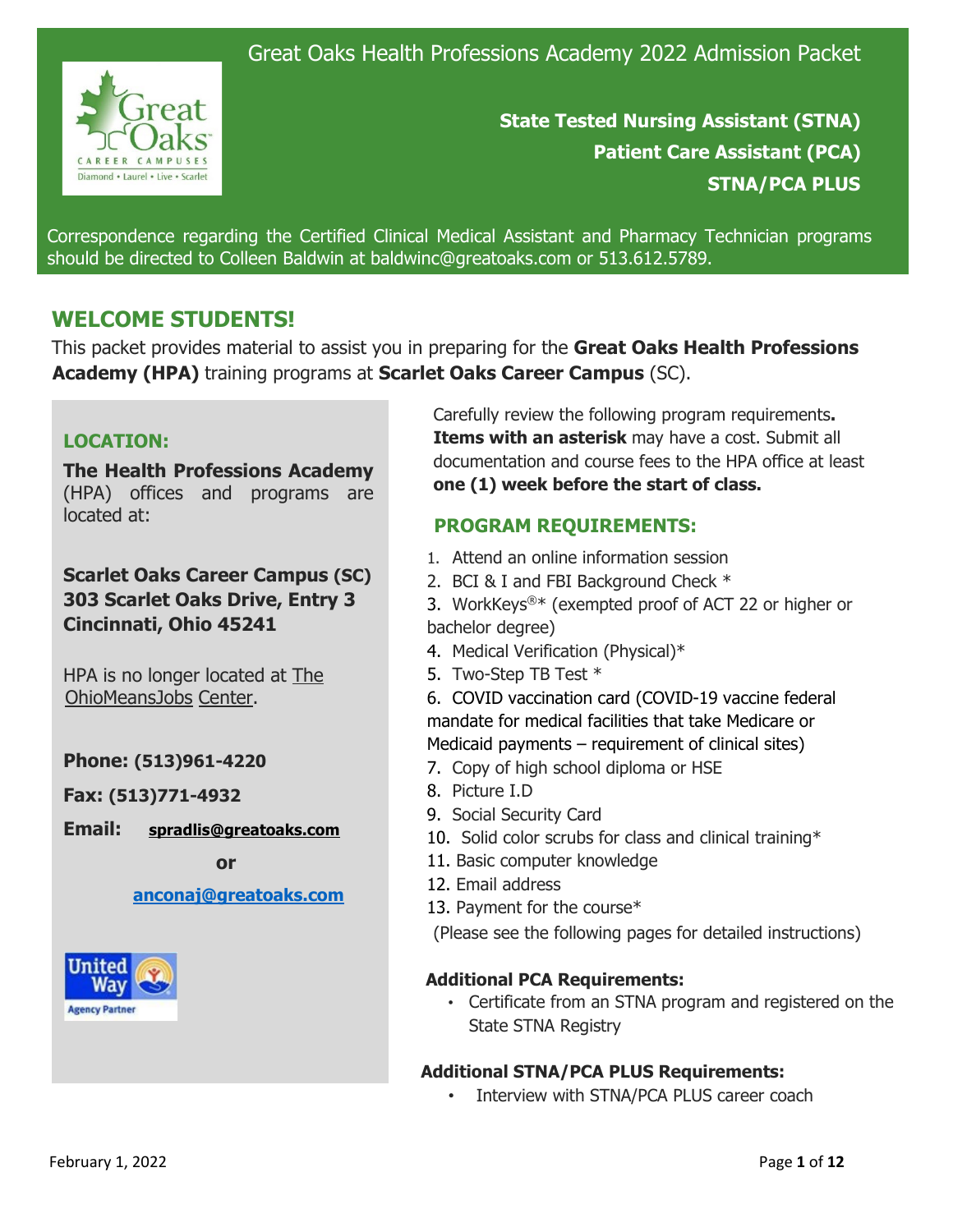# **Program Requirements Detailed Instructions**

## **1. Attend an online information session at www.greatoaks.com/hpa**

## **2. BCI & I and FBI background check \***

Complete BCI & I and FBI background checks (results dated up to one year before the class end date may be accepted). Bring a valid driver's license or state ID and Social Security card. Allow 4 to 6 weeks for processing.

## **Reservations for: Scarlet Oaks Adult Education** at 303 Scarlet Oaks Drive (Entry 3) Cincinnati, Ohio 45241 Contact us at (513) 961-4220 or [spradlis@greatoaks.com](mailto:spradlis@greatoaks.com)

Students may go to other locations (i.e. BMV or police/sheriff departments, but records from sites other than Scarlet Oaks will always be mailed and may take longer to receive). Have the results sent to HPA at the address above. Reason code for FBI: NCPA/VCA; for BCI & I: "Other", and then the program name, ex: STNA or PCA or STNA/PCA PLUS, etc.

All background checks will be reviewed. There may be some convictions that prohibit acceptance to class.

# **3. WorkKeys®\***

Complete ACT'S WorkKeys<sup>®</sup> and achieve a level  $(4)$  on each of the three assessments:

- Applied Math (Previously Applied Mathematics)
- Graphic Literacy (Previously Locating Information)
- Workplace Documents (Previously Reading for Information)

## **Practice before taking WorkKeys**

### **Practice tests at Ohio Means Jobs-FREE**

[https://jobseeker.ohiomeansjobs.monster.com/Assessments/H](https://jobseeker.ohiomeansjobs.monster.com/Assessments/)ome.aspx. Click on "My Profile" found at the top of the page and create an account. Once your account is created, click on blue "Take the Guided Tour" located at the top of the page and scroll down and select blue "View OMJ Core Assessment Tests "scroll down to "Core Practice Assessments found under "Assessments and Training." Launch a test in each of the following WorkKeys areas: Applied Math Practice Test 1, Graphic Literacy Practice Test 1, and Workplace Documents Practice Test 1. Achieve a score of 4 for each area, using the simulation test mode before scheduling the WorkKeys assessment.

# **WorkKeys® Preparation Classes—call for availability**

Aspire Transitions – 513-612-5830

Mercy Neighborhood Ministries – Kristy Appel, (513) 487-6192 Or kappel@mnministries.org<br>\$50 fee for pre-assessment, preparation class, and WorkKeys exam

Education Matters – East Price Hill & Lower Price Hill Locations--513.244.2214 X 203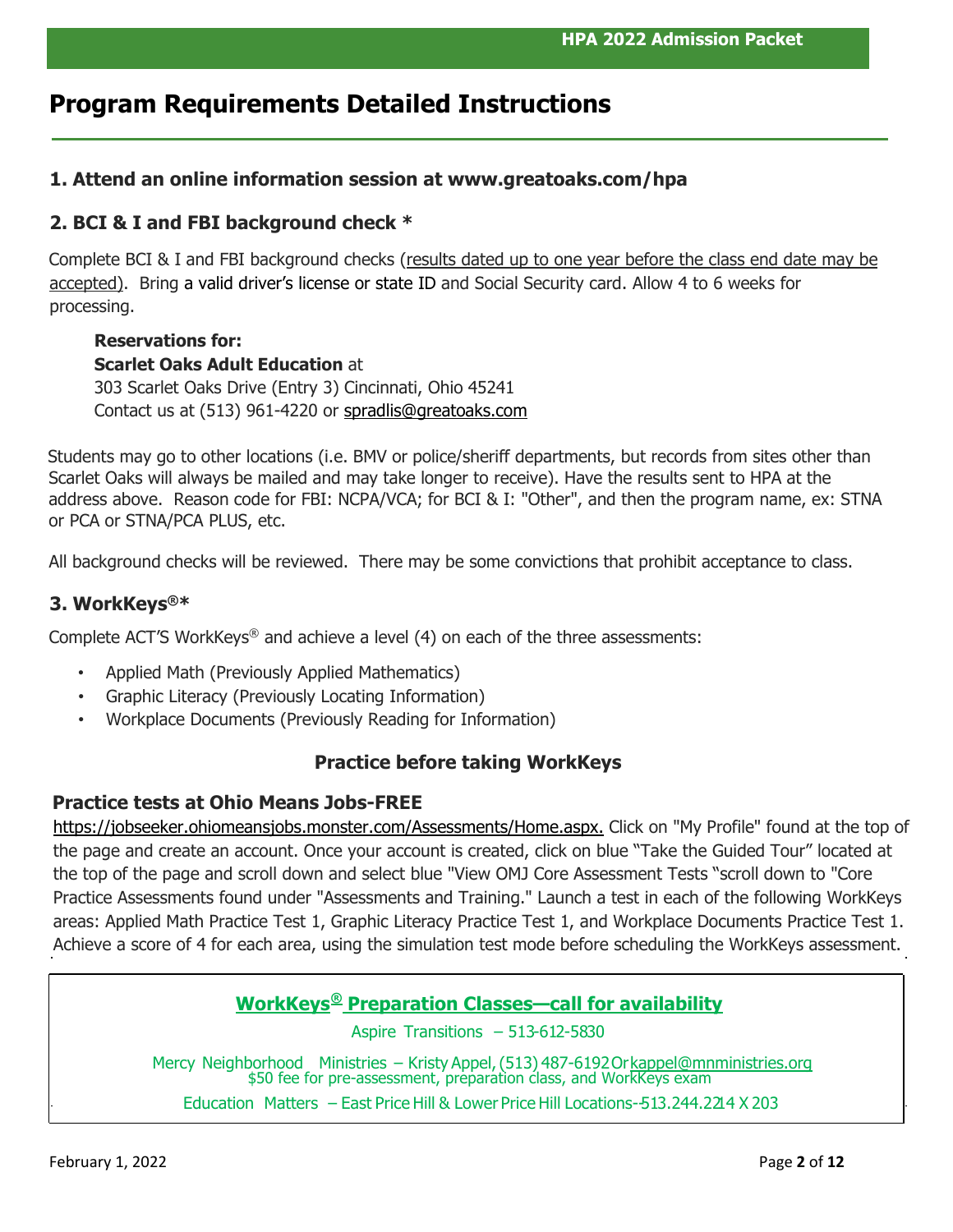# **Program Requirements Detailed Instructions (Continued)**

**Contact one of the testing sites below when you achieve at least a level (4) on each practice assessment, and feel ready to schedule the WorkKeys®.** 

- Arrive 30 minutes before test time and bring a valid driver's license or state ID (required)
- Test length is 55 minutes (for each of the three assessments)
- Achieve a level (4) on each of the three assessments

| <b>Scarlet Oaks Career Campus</b><br>303 Scarlet Oaks Drive (Entry 3)<br>Cincinnati, Ohio 45241<br>(513) 771 - 8881<br>beamond@greatoaks.com<br><b>Cost: \$50</b>                                                                                                                                                                                                             | <b>Mercy Neighborhood Ministries, Inc.</b><br>1602 Madison Road<br>Cincinnati, Ohio 45206<br>Contact: Kristy Appel<br>(513) 487-6192<br>www.mercyneighborhoodministires.org<br>New Cost: \$50 |
|-------------------------------------------------------------------------------------------------------------------------------------------------------------------------------------------------------------------------------------------------------------------------------------------------------------------------------------------------------------------------------|-----------------------------------------------------------------------------------------------------------------------------------------------------------------------------------------------|
| * Email Ms. Beamon (address above) for an appointment. The<br>test fee is collected at the time of scheduling. (No refunds are<br>available. To change the test date, contact<br>beamond@greatoaks.com at least 2 hours before the scheduled<br>test. We offer a one-time transfer to a future test date. No<br>transfer is possible with less than 2 hours of notification.) |                                                                                                                                                                                               |
| <b>IKRON of Greater Cincinnati</b><br>2347 Vine Street,<br>Cincinnati Ohio-45219<br>513.621.1117 x 3120/Computer Lab<br>https://cincinnati.ikron.org<br>May take one assessment at a time.<br>Cost: \$15 per assessment                                                                                                                                                       | Seven Hills Neighborhood Houses -Currently On hold<br>901 Findlay Street<br>Cincinnati, Ohio 45214<br>513-407-5362<br>Https://7hillsnh.com<br><b>Cost: \$36</b>                               |

**WorkKeys Waiver:** if you earned a Bachelor's degree or have achieved a score of 22 or above on the ACT college entrance exam within the last five (5) years, you may be exempt from the WorkKeys requirement.

**Immunization Record – Not required** but may be required for employment

## **4. Medical Verification/Physical \***

Have your doctor or nurse practitioner complete the enclosed medical verification form. An alternative physical form may be accepted if you obtained the physical within one year of the class start date, and the form is signed and dated by your doctor or nurse practitioner.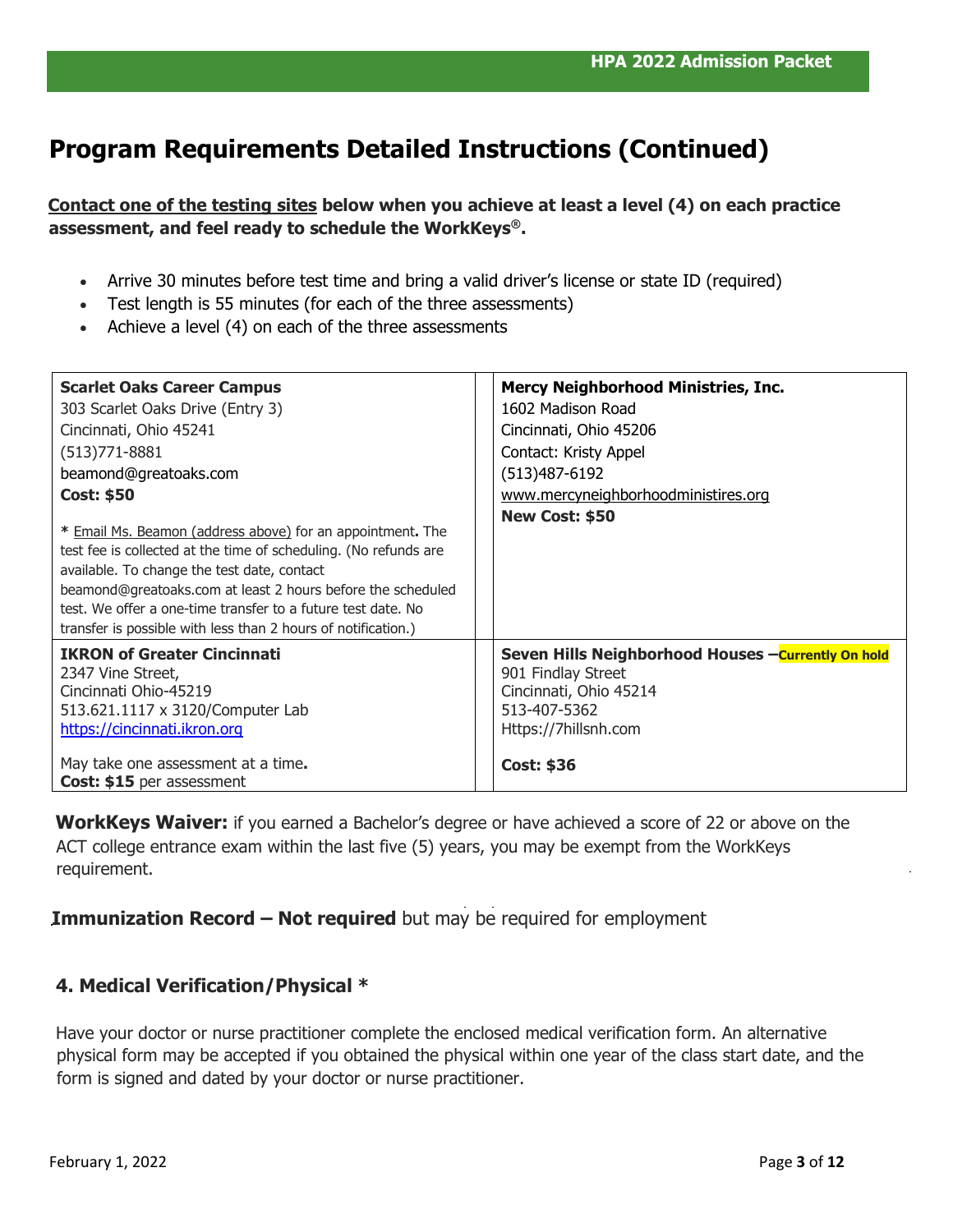# **Program Requirements Detailed Instructions (Continued)**

# **5. Two-Step PPD (TB) Test or blood test \***

TB test must be completed within one year of and prior to the class end date. TB tests may be obtained from your doctor, clinic, OR the Hamilton County Public Health Tuberculosis Control Clinic: (513) 946-7600. Individuals who have experienced a positive reaction to the PPD test are required to submit a chest x-ray.

**6. COVID-19 vaccine\*** "On January 19th, 2022, the Supreme Court allowed the COVID-19 vaccine mandate to stand for medical facilities that take Medicare or Medicaid payments." (from [www.supremecourt.gov\)](http://www.supremecourt.gov/). Therefore, students will be required to be fully vaccinated for COVID (boosters are not required) before the first clinical date and bring documentation to support that on the first day of class or as soon as obtained. If a student has not received the vaccine as of today, we recommend the Pfizer and Moderna vaccines. We will accept Johnson & Johnson vaccine if the student has already received that vaccine prior to today.

# **7. High school diploma or High School Equivalency (HSE)**

A transcript or statement printed on school letterhead stating your graduation date is also acceptable.

# **8. Picture I.D.**

U.S. Government issued, non-expired, signed, photo I.D. (Examples: driver's license, signed military I.D., conceal carry license, passport.)

## **9. Social Security card**

Original social security card; no copies will be accepted.

## **10. Solid color scrubs for class and clinical training\*** See Program Policies for details.

## **11. Basic computer knowledge**

## **12. Email address**

### **13. Payment for the course\***

Submit payment for the course no later than one week before the start of class to the Great Oaks Health Professions Academy. Check, money order, credit card or payment from an agency. (We cannot accept cash.)

# **Submit program requirements as you complete them via fax at (513)771-4932 or via email to [spradlis@greatoaks.com](mailto:spradlis@greatoaks.com) or [anconaj@greatoaks.com](mailto:anconaj@greatoaks.com)**

### **For additional PCA and STNA/PCA PLUS requirements, see page 1.**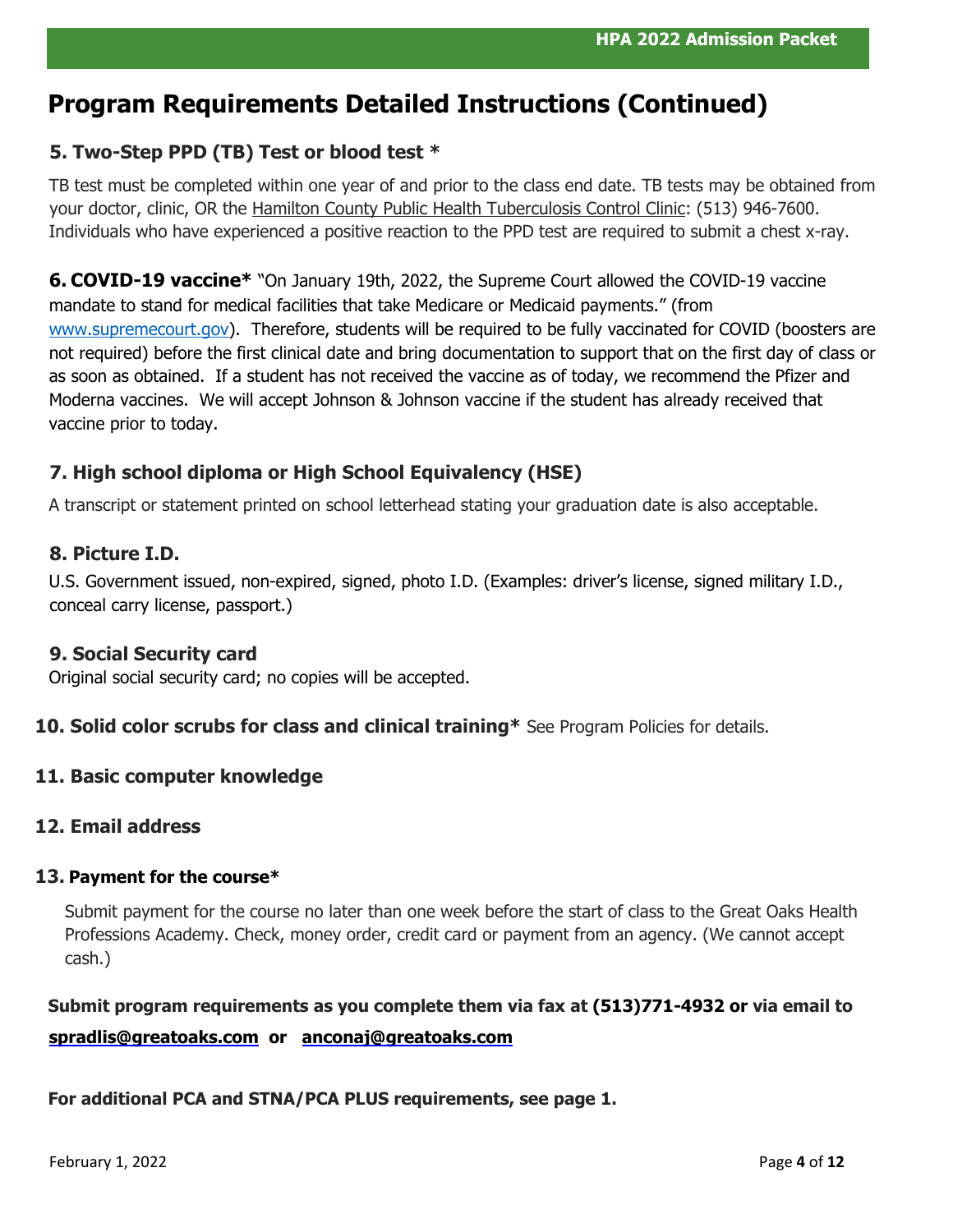# **Great Oaks Health Professions Academy Medical Verification Form**

# **To the Health Care Professional: PLEASE READ**

|                                          | a thorough physical examination and based on my findings, which include medical history and physical examination; I believe he/she<br>is physically and mentally able to undertake the Nursing Assistant and/or Patient Care Assistant programs at Great Oaks Health<br>Professions Academy. The student is in good health. He/she is free of any communicable disease, can lift 50lbs, and has no known                                                                                                                               |
|------------------------------------------|----------------------------------------------------------------------------------------------------------------------------------------------------------------------------------------------------------------------------------------------------------------------------------------------------------------------------------------------------------------------------------------------------------------------------------------------------------------------------------------------------------------------------------------|
|                                          | deficits that would interfere with the ability to participate in a clinical setting.                                                                                                                                                                                                                                                                                                                                                                                                                                                   |
|                                          |                                                                                                                                                                                                                                                                                                                                                                                                                                                                                                                                        |
|                                          | It is essential that students be able to perform a number of physical activities in the clinical portion of the program. At a minimum,<br>students will be required to lift patients, stand for several hours at a time, and perform bending activities. The clinical experience also<br>places students under considerable mental and emotional stress as they undertake responsibilities and duties affecting patients' lives.<br>Students must be able to demonstrate rational and appropriate behavior under stressful conditions. |
|                                          | Does the student have any limitations that will interfere with patient safety?<br>YES or NO                                                                                                                                                                                                                                                                                                                                                                                                                                            |
| If yes, please explain:                  |                                                                                                                                                                                                                                                                                                                                                                                                                                                                                                                                        |
|                                          |                                                                                                                                                                                                                                                                                                                                                                                                                                                                                                                                        |
|                                          |                                                                                                                                                                                                                                                                                                                                                                                                                                                                                                                                        |
|                                          |                                                                                                                                                                                                                                                                                                                                                                                                                                                                                                                                        |
| Healthcare Provider Signature: _________ |                                                                                                                                                                                                                                                                                                                                                                                                                                                                                                                                        |
|                                          | Licensed Healthcare Provider (M.D., D.O., N.P., or P.A.)                                                                                                                                                                                                                                                                                                                                                                                                                                                                               |
|                                          |                                                                                                                                                                                                                                                                                                                                                                                                                                                                                                                                        |
|                                          |                                                                                                                                                                                                                                                                                                                                                                                                                                                                                                                                        |
|                                          | <b>OFFICE STAMP</b>                                                                                                                                                                                                                                                                                                                                                                                                                                                                                                                    |
| <b>HEALTHCARE</b>                        |                                                                                                                                                                                                                                                                                                                                                                                                                                                                                                                                        |
| <b>PROVIDER</b>                          |                                                                                                                                                                                                                                                                                                                                                                                                                                                                                                                                        |
|                                          |                                                                                                                                                                                                                                                                                                                                                                                                                                                                                                                                        |
|                                          |                                                                                                                                                                                                                                                                                                                                                                                                                                                                                                                                        |
|                                          |                                                                                                                                                                                                                                                                                                                                                                                                                                                                                                                                        |
|                                          | <b>Or</b>                                                                                                                                                                                                                                                                                                                                                                                                                                                                                                                              |
|                                          |                                                                                                                                                                                                                                                                                                                                                                                                                                                                                                                                        |
|                                          |                                                                                                                                                                                                                                                                                                                                                                                                                                                                                                                                        |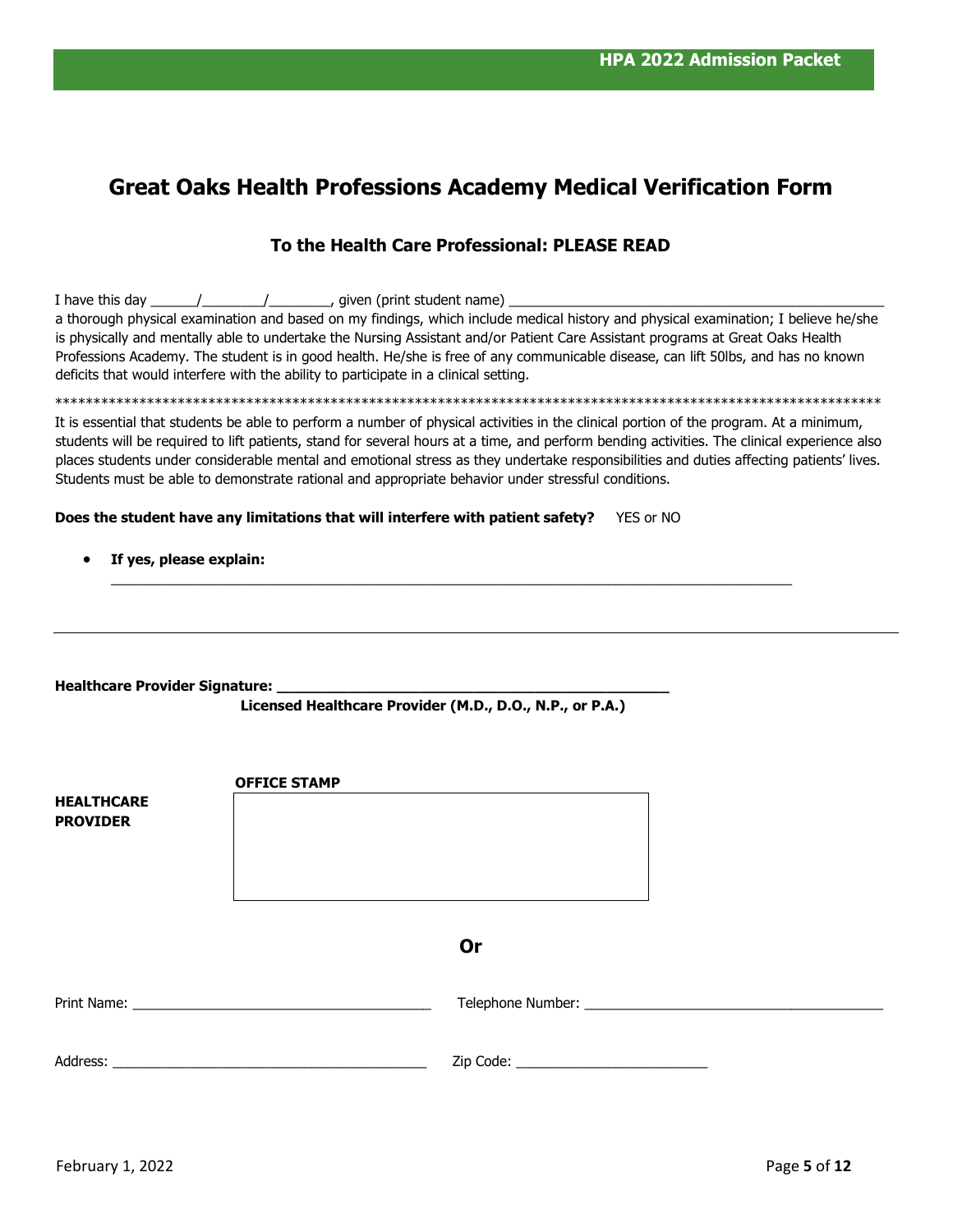# **Great Oaks Health Professions Academy TB Form**

Documentation of a TWO-STEP TB TEST (TST) FORM

#### **Two-Step TB skin test, QuantiFERON TB Gold, or chest x-ray is REQUIRED for this program. Please include the results below or attach the results to this form**.

Documentation of a Two-Step TB (Tuberculosis) Skin Test consists of an initial TB skin test and a boosted TB Skin test 1-3 weeks after the first TST result is read. If you have a positive skin test, provide documentation of a negative chest x-ray within the last five years (Please attach the chest X-ray documentation to this paper if there is a positive reading).

Print Student Name: \_\_\_\_\_\_

#### **Two-Step: Must be completed prior to handing in this form.**

| First Visit Step # 1:                                                 |                                             |                                 |  |
|-----------------------------------------------------------------------|---------------------------------------------|---------------------------------|--|
| Date Given:                                                           | Site:<br>Right FA or Left FA                | Health Care Provider Signature: |  |
| 48-72 hours later<br>Date Read:                                       | Results/Circle One:<br>Negative or Positive | Health Care Provider Signature: |  |
| Second Visit Step # 2 (1-3 weeks after the first TST result is read): |                                             |                                 |  |
| Date Given:                                                           | Site:<br>Right FA or Left FA                | Health Care Provider Signature: |  |
| 48-72 hours later<br>Date Read:                                       | Results/Circle One:<br>Negative or Positive | Health Care Provider Signature: |  |

Results of QuantiFERON \_\_\_\_\_\_\_\_\_\_\_\_\_\_\_\_\_ Attach Report

If Positive, Chest X-ray Results \_\_\_\_\_\_\_\_\_\_\_\_\_ Attach Report

Office Stamp

**Or** Print Name: \_\_\_\_\_\_\_\_\_\_\_\_\_\_\_\_\_\_\_\_\_\_\_\_\_\_\_\_\_\_\_\_\_\_\_\_\_\_

Address: \_\_\_\_\_\_\_\_\_\_\_\_\_\_\_\_\_\_\_\_\_\_\_\_\_\_\_\_\_\_\_\_\_\_\_\_\_\_\_\_\_

 $\mathsf{Zip}~\mathsf{Code:}\_\_\_\_\_\_\_\_\_\_\_\_\_\_\_\_\_\_\_$ 

Telephone Number: \_\_\_\_\_\_\_\_\_\_\_\_\_\_\_\_\_\_\_\_\_\_\_\_\_\_\_\_\_\_\_\_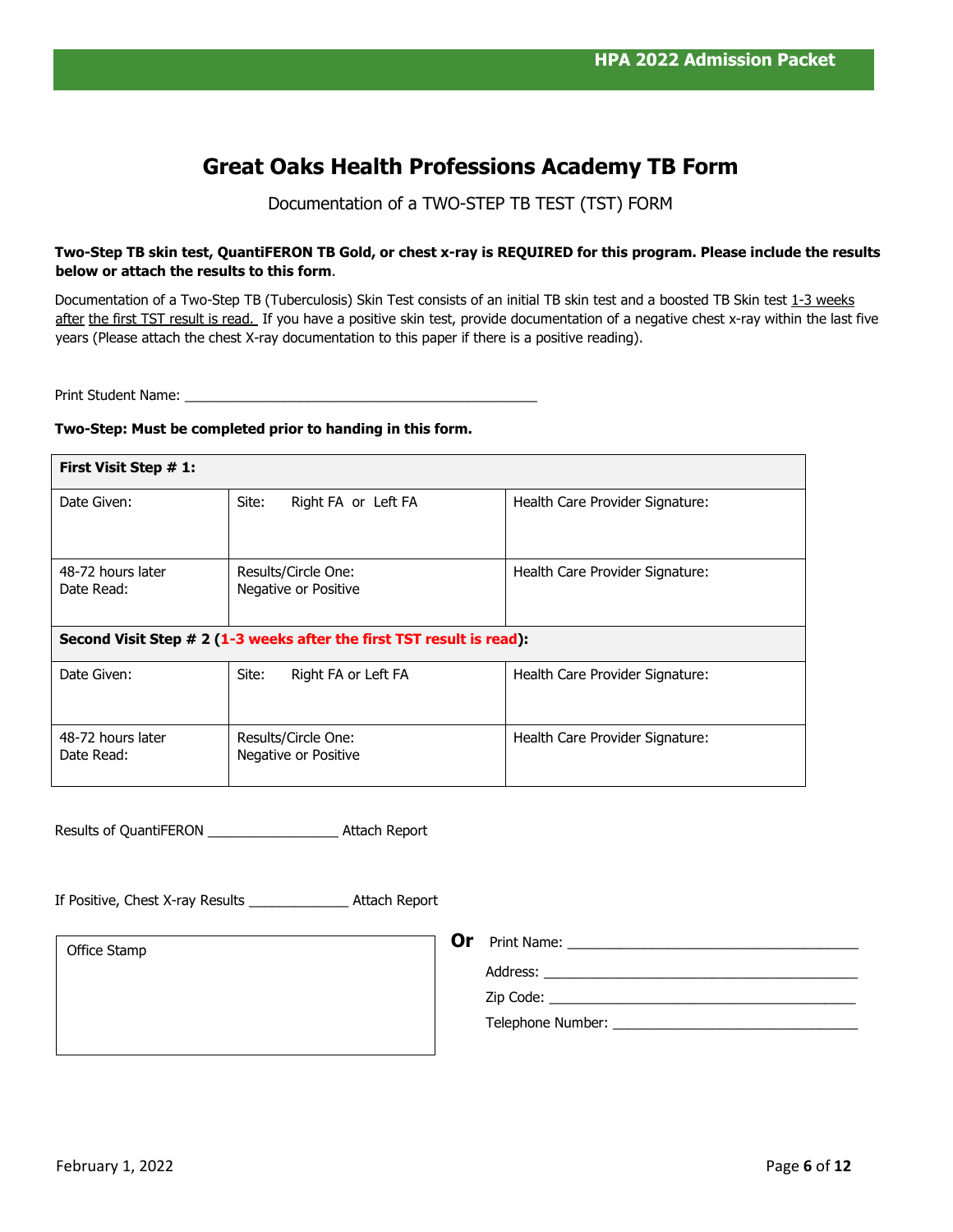# **2022 Program Costs**

# **STNA/PCA PLUS – \$2300** (32 days)

Receive both STNA and PCA certifications PLUS employability, soft skills, customized resume and cover letter, interviewing, job-seeking skills, and networking with employers on-site.

> Includes: books, supplies, and State test PCA clinical is based on clinical site availability

# **State Tested Nursing Assistant (STNA) – \$900.00** (13 days)

Includes: books, supplies, and State test

# **Patient Care Assistant (PCA) – \$450.00** (6 days) Pre-requisite - STNA

Includes: books and supplies PCA clinical is based on clinical site availability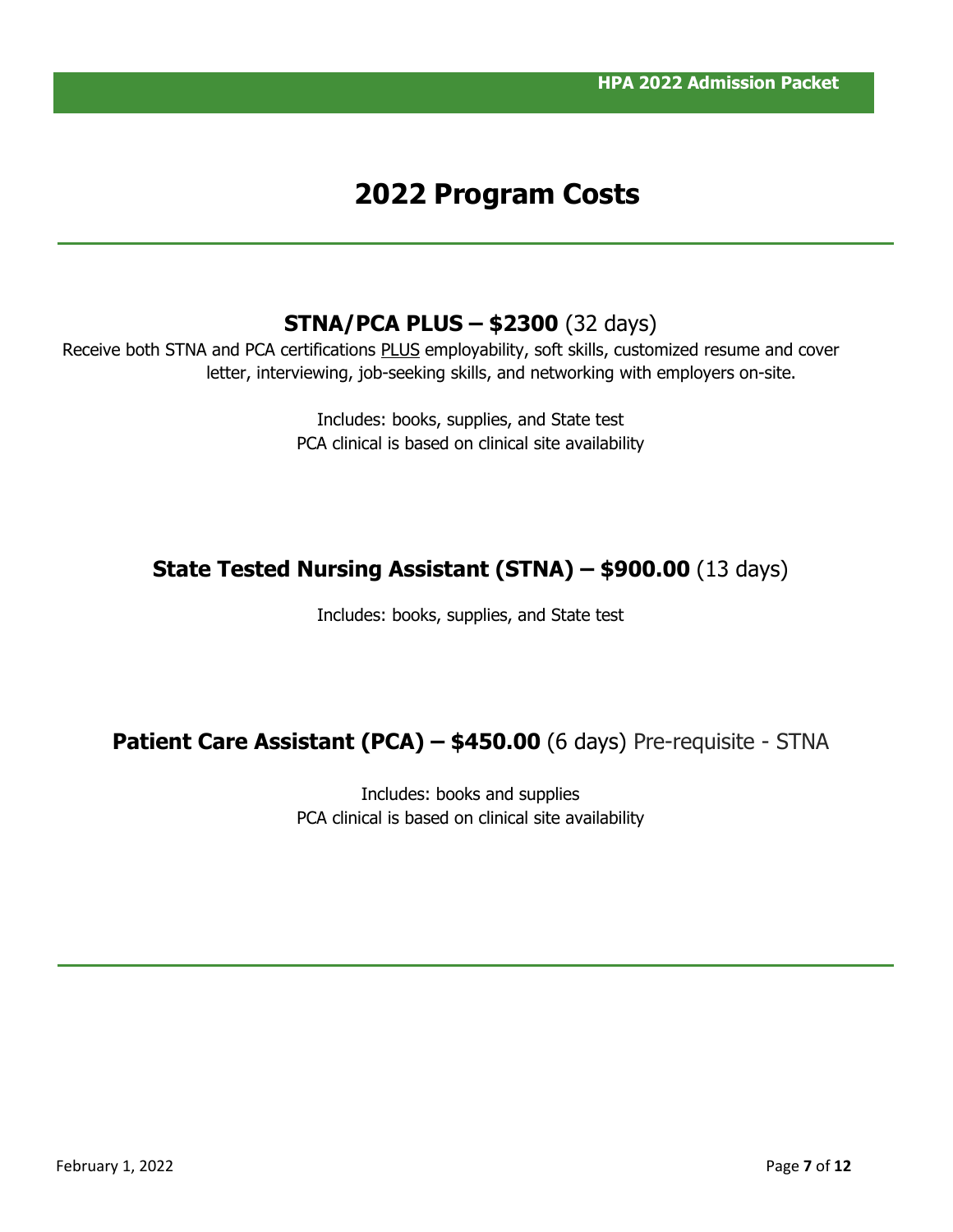# **STNA/PCA PLUS Program 2022 Class Schedule**

**Class times are 8:00 a.m. until 3:00 p.m**.

| <b>2022 Class Meeting Dates</b> |
|---------------------------------|
| January 24 - March 9, 2022      |
| April 4 - May 18, 2022          |
| June 27 - August 10, 2022       |
| September 6 - October 20, 2022  |
|                                 |

November 7 - December 23, 2022

# **\$2,300.00 Includes: Books, Supplies, State Test**

**STNA Training PCA Training**

# *PLUS*

**Interviewing Marketing Job Seeking Skills Soft Skills** 

■ Customized Cover Letter ■ Customized Resume

**Meet Employers**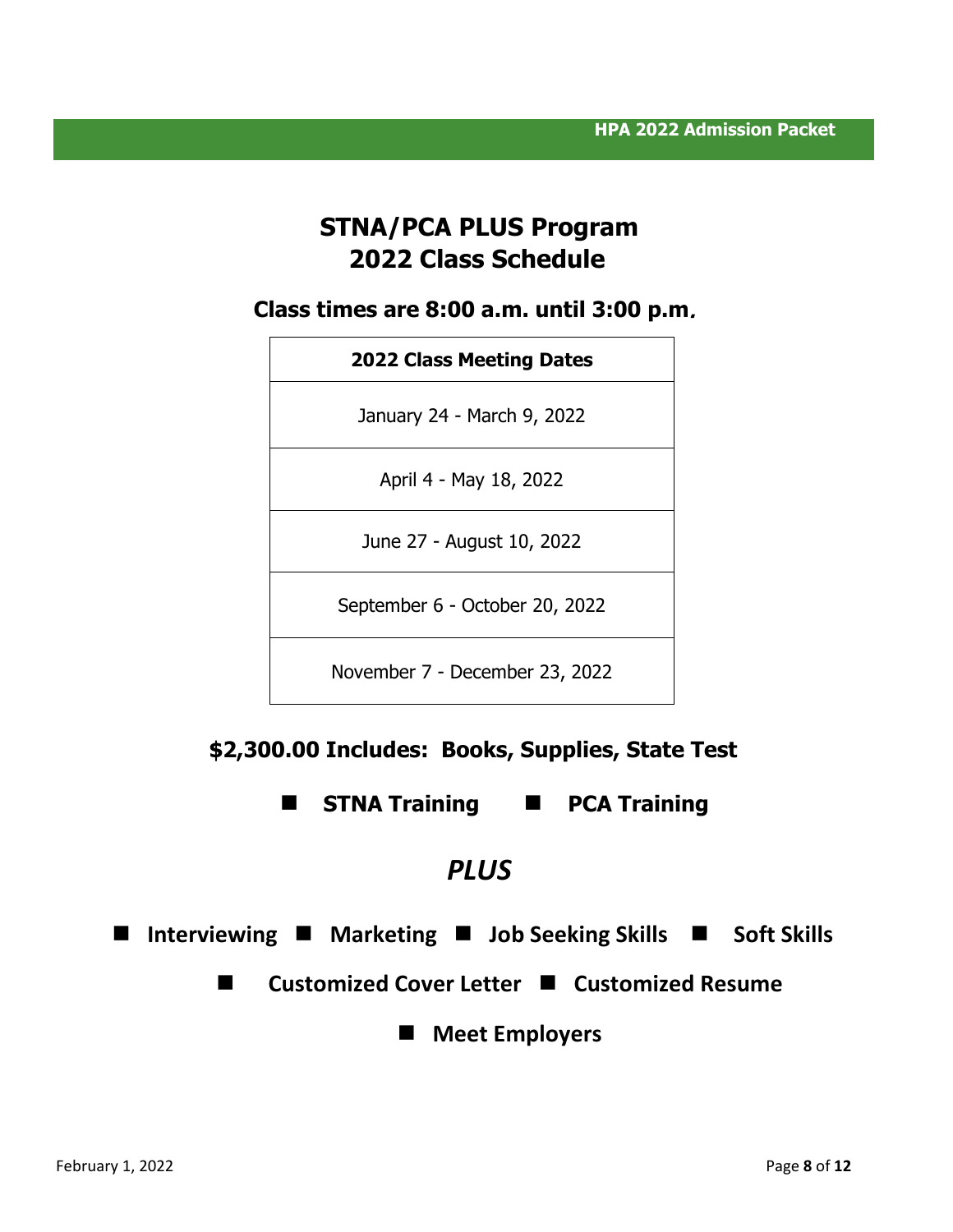# **2022 Class Schedule**

# **State Tested Nursing Assistant (STNA) & Patient Care Assistant (PCA)**

| <b>Scarlet Oaks Career Campus (SC)</b><br>303 Scarlet Oaks Drive, Entry 3<br>Cincinnati, Ohio 45241 |                                                                        |  |
|-----------------------------------------------------------------------------------------------------|------------------------------------------------------------------------|--|
| Day Class: 8:00 a.m. - 3:00 p.m. (Monday- Friday)                                                   |                                                                        |  |
| <b>State Tested Nursing Assistant</b>                                                               | <b>Patient Care Assistant</b>                                          |  |
| January 10 - 14, 18 - 21, & 24 - 27<br><b>Closed MLK Jan 17</b>                                     | January 31 - February 4                                                |  |
| February 7 - 11, 14 - 18, & 22 - 24<br><b>Closed President's Day Feb 21</b>                         | February 28 - March 1 - 4                                              |  |
| March 14 - 18, 21 - 25, 28 - 30                                                                     | March 31- April 6                                                      |  |
| April 18 - 22, 25 - 29 & May 2 - 4                                                                  | May 5 - 6, 9 - 11                                                      |  |
| May 23 - 27 & 31, June 1-3, 6 - 9<br><b>Closed May 30, Memorial Day</b>                             | June 13 - 17                                                           |  |
| July 11 - 15, 18 - 22, 25 - 27                                                                      | August $1 - 5$                                                         |  |
| August 15 - 19, 22 - 26 & 29 - 31                                                                   | September $1 - 2$ , $6 - 8$<br>Closed Sept 5 <sup>th</sup> , Labor Day |  |
| September 19 - 23, 26 - 30, October 3-5                                                             | October 6 - 7, 11-13<br><b>Closed October 10th Columbus Day</b>        |  |
| October 24 - 28, 31, November 1-4, 7 - 9                                                            | November 14 - 18                                                       |  |
| November 28 - 30, December 1 - 2, 5 - 9 & 12 -14                                                    | December 15 - 16, 19 - 21                                              |  |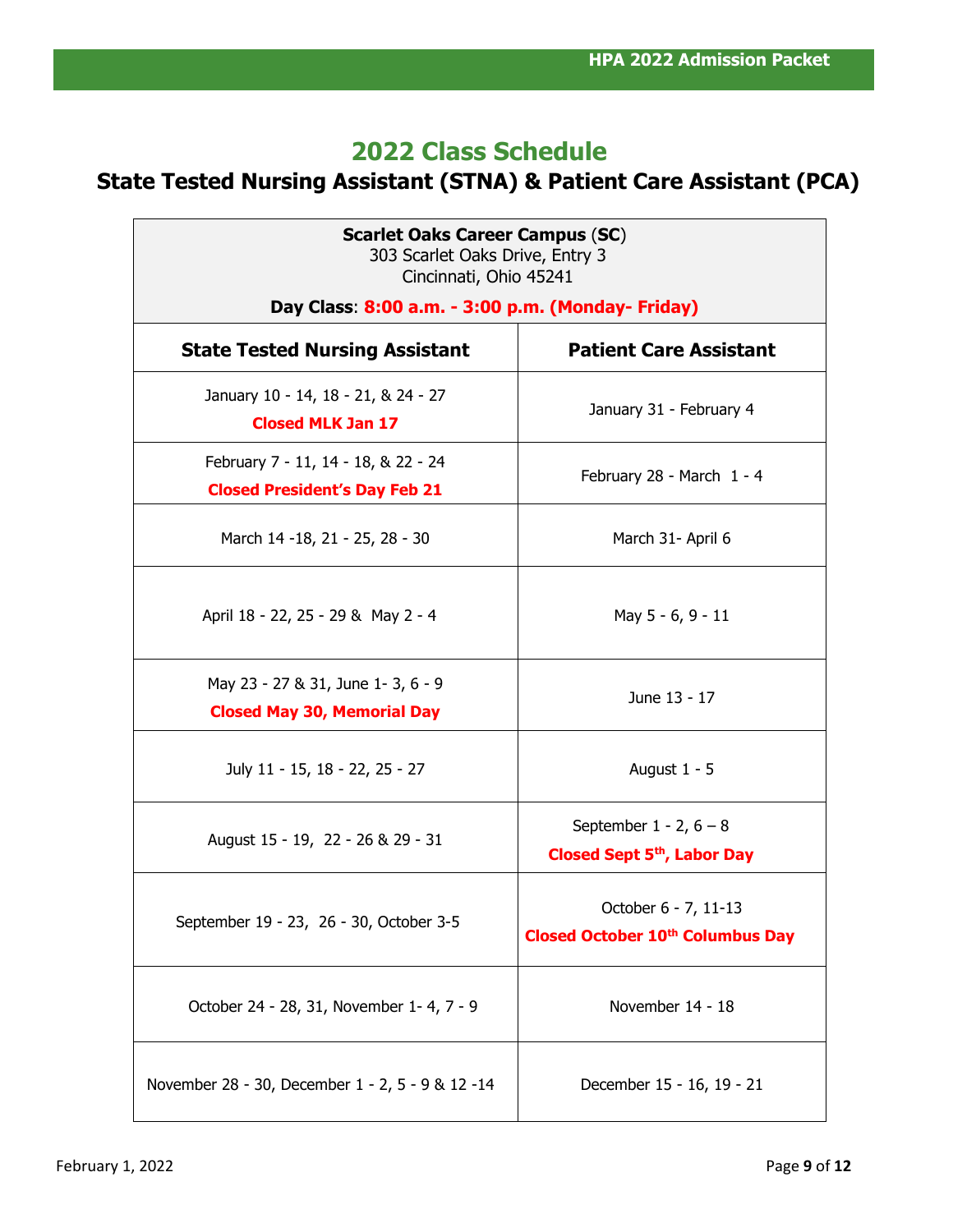# **REFUND POLICY**

### **Cancelations**

Students are entitled to a full refund of tuition/fees paid if:

- 1. Student's application is not accepted
- 2. The class is canceled at the location selected, and the student decides not to transfer to another location.
- 3. The school location is closed, or a class is canceled.

Students are entitled to a **partial** refund of tuition/fees paid if:

1. The student cancels an enrollment before the class start date. Cancellations may be made by phone, in person, or writing. Tuition/fees, minus a \$15.00 processing fee, will be refunded to the student. The Work Keys assessment fee and the fee for background investigation (if applicable) are non-refundable.

Refunds will be made within 45 days of the planned start date or cancellation date, whichever is earliest.

### **Withdrawals**

Students may be entitled to a partial refund of tuition/fees. The Work Keys assessment fee and the fee for background investigation (if applicable) are non-refundable.

| Withdrawal                     |                                                                                                                                                                             |
|--------------------------------|-----------------------------------------------------------------------------------------------------------------------------------------------------------------------------|
| By the end of the<br>$1st$ day | Full tuition refund, minus the cost of books, and minus any<br>nonrefundable costs that the institution incurred on behalf of the<br>student.                               |
| By the end of the<br>$2nd$ day | Full tuition refund, minus the cost of books, and minus any<br>nonrefundable costs that the institution incurred on behalf of the<br>student, plus a \$15.00 processing fee |
| After 2 <sup>nd</sup> day      | No refund                                                                                                                                                                   |

All refunds will be processed and mailed to the student as quickly as possible, but no later than 45 days of (1) the last day of attendance if written notification of withdrawal has been provided to Great Oaks by the student, or (2) the date of Great Oaks terminates the student or determines withdrawal by the student.

Refunds when due are made without requiring a student request.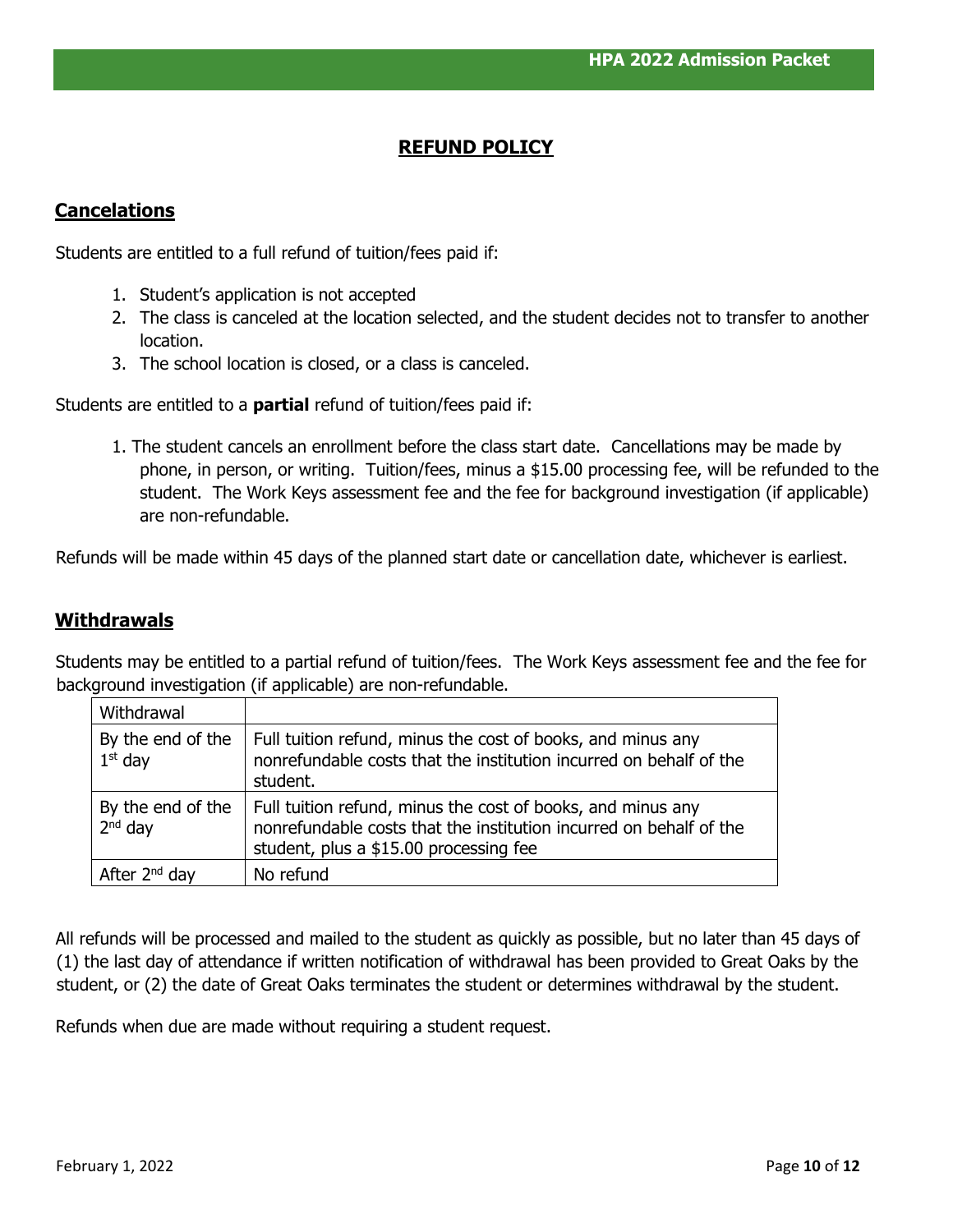# **Great Oaks Health Professions Academy Program Policies**

We are Great Oaks—the first choice in providing innovative career training to

empower individuals and communities.

The Health Professions Academy's goal for you is to be excellent caregivers and to grow professionally and personally. Because of this, students are required to dress and conduct themselves in an appropriate, professional manner for effective school and job performance. Appropriate behavior, appearance, health, and safety contribute to your success.

#### **Evaluation Methods:**

There will be written tests, homework, and an evaluation of your caregiving skills.

#### **Attendance:**

Attendance policies are modeled after the workplace, where we hope students will become employed and/or continue to be employed. **As Mandated By The Department Of Health**, **Perfect Attendance Is Required In All Classes, Labs, And Clinical Activities.** 

- **Students missing an entire class or more than six (6) cumulative hours may be required to withdraw.**
- **All hours missed must be made up within sixty days of the last day student attended class. If not made up in this period, the student must take the entire course over.**
- In the event of unavoidable absence, tardiness, or early departure (due to hardship), the student is required to give prior notification to Program Coordinator Julia Ancona at (513) 961-4220 no later than 30 minutes before his/her arrival or before leaving the site. Leave a message on the answering machine if necessary.
- Students must attend and satisfactorily complete all required work, including skills, in order to go to clinical.
- Certificates will not be issued if the student misses any part of the program.
- A student's ability to make up missed time is not quaranteed.
- **Scarlet Oaks** parking is available in the north parking lot. Follow Scarlet Oaks drive to the second stop sign. The parking lot is ahead by the fire tower.

#### **Clinical Attendance & Expectations:**

- **STNA Clinical hours: 7:00 am - 1:30 pm**
- **PCA** clinical is based on clinical site availability.
- Clinical sites require all students to wear a mask at all times while in the facility. Students and staff who have not received their COVID vaccination will be tested for COVID on the first clinical day or as designated.
- Students are expected to be at the clinical site in uniform, on time (even in inclement weather), and remain for all assigned hours. Students are not permitted to leave early, come in late, or leave the site without permission of the Great Oaks Health Professions Academy program coordinator or the clinical supervisor.
- STNA clinical are mandatory. Students arriving late will not be admitted to clinical.
- Students are expected to exhibit professional behavior at all times.
- Clinicals are pass/fail, and a failing clinical-grade will result in an F for the class regardless of other scores
- Cell phones are not permitted at clinical training or during the state test.
- Smoking is prohibited on the clinical site property.
- No eating or drinking on clinical units.
- Students must follow the policies of the facility when on clinical. Failure to do so may result in the student being asked to leave, and an F grade may result.